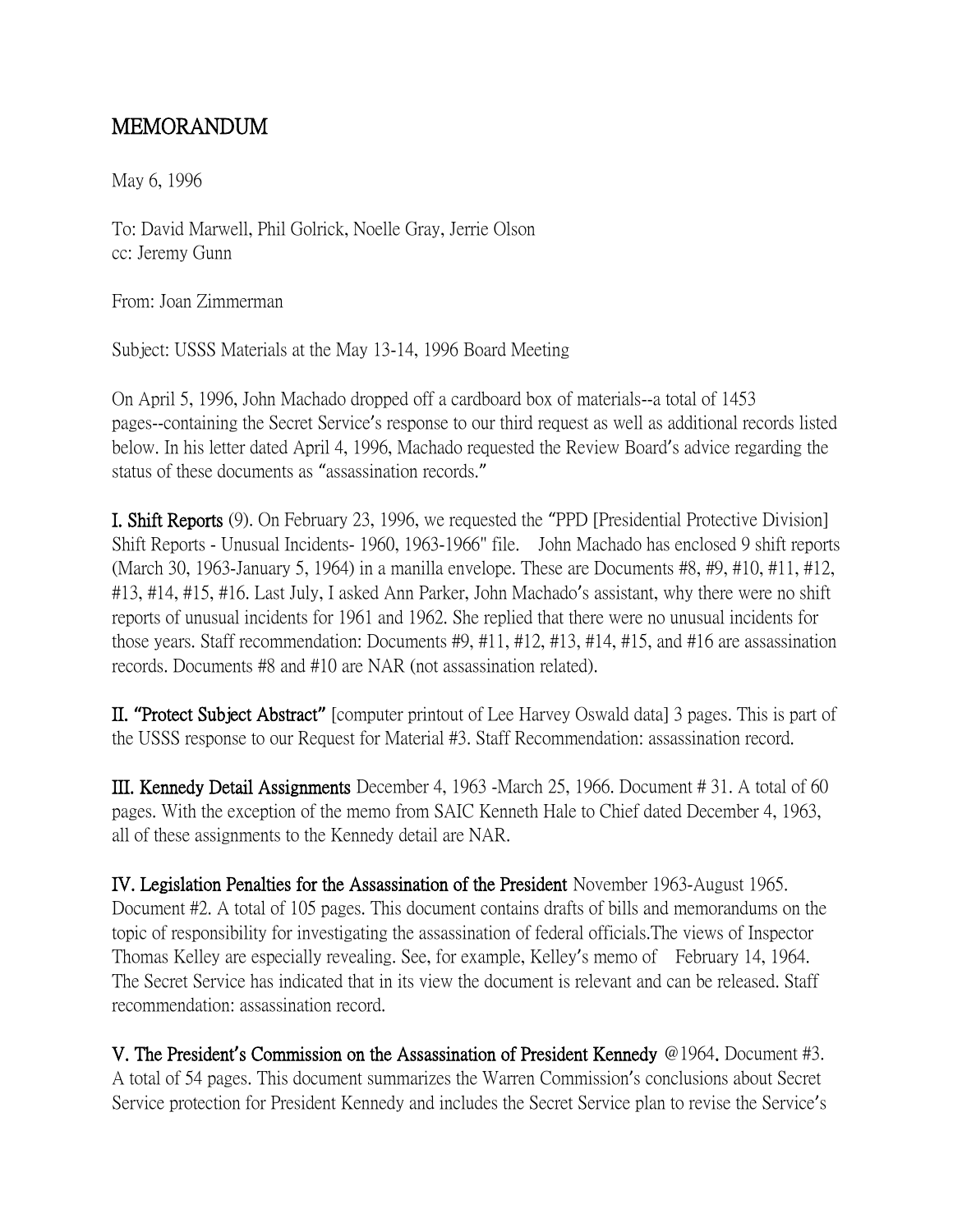procedures. The Secret Service has indicated that the document is relevant and there is no problem with release. Staff recommendation: assassination record.

VI. Austin, Texas--Preliminary Survey Report November 22, 1963. Document #20. A total of 11 pages. The Secret Service has indicated that the document is relevant and there is no problem with release. Staff recommendation: assassination record.

## VII. Organization of Secret Service-General 1961-1962. Document #30 includes the following:

Annual Report June 30, 1961 [public document] Realignment of Headquarters Functions and Responsibilities Directory of Field Offices-May 23, 1962 Headquarters Reorganization- November 10, 1965 Organization of the Department of the Treasury-April 4, 1962 Letter to Chief Rowley-February 23, 1962 List of District Offices-August 18, 1961 Report on Long Range Planning Activities-July 26, 1961 Secret Service Offices in Pennsylvania and New York-July 7, 1961 Copy for Congressional Directory-February 14, 1961 Letter to Secretary Henry Fowler-June 9, 1966

The Secret Service indicates "no problem with release," and considers these documents relevant. Staff recommendation: all are assassination records.

VIII. Kennedy Assassination-Warren Commission Clippings (Archivist Office). Document #34. A total of 66 pages.The Secret Service indicates no problem with release and considers this material relevant. Staff recommendation: assassination record.

IX. Fort Worth-11/22/63 Final Survey Report. Document #19. [Note: The original copy of this is at the Secret Service, 1310 L Street, N.W. Should we ask for the original to be placed in the JFK Collection? Other original reports from the Texas trip may be at the Secret Service as well.] The Secret Service considers this document relevant but notes that it contains post assignments. Staff recommendation: assassination record.

X. Houston, Texas-11/21/63 Final Survey Report. Document #17. The Secret Service considers this document relevant but notes that it contains post assignments and protective research subjects (names). Staff recommendation: assassination record.

XI. Correspondence Relating to HSCA and Senate Select Committee Requests of Secret Service . (1975-1978) A total of 118 pages. This correspondence is in a manilla envelope; the Secret Service did not assign a document number. Staff recommendation: assassination record.